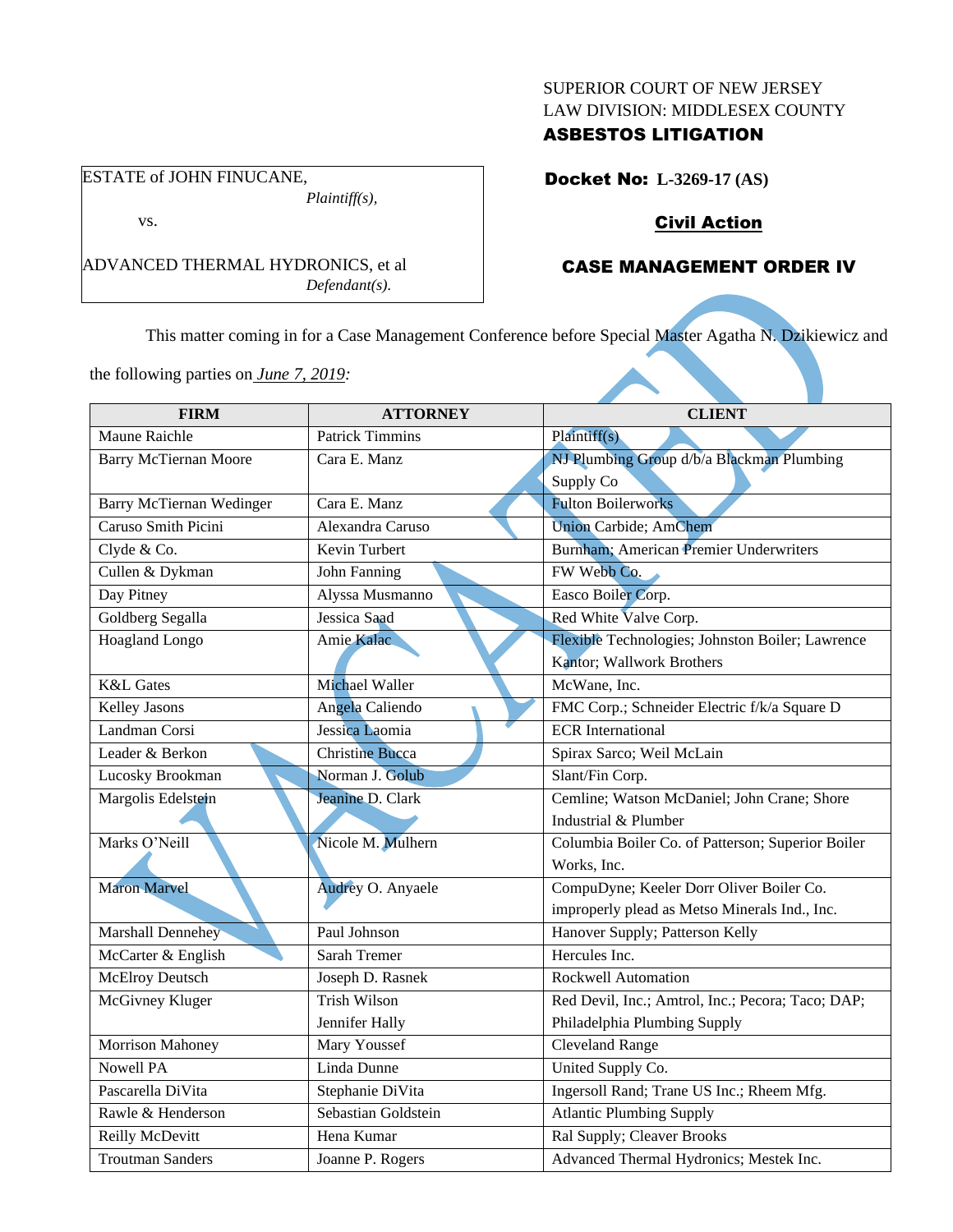| Turner O'Mara    | Dave J. Gallacher | Carrier Corp.                         |
|------------------|-------------------|---------------------------------------|
| White & Williams | Philip Farinella  | Bradford White; Laars Heating Systems |
| Wilbraham Lawler | Josette Spivak    | Dunphey-Smith                         |

IT IS on this **10th** day of **June 2019**, *effective from the conference date;*

#### **ORDERED** as follows:

Counsel receiving this Order through computerized electronic medium (E-Mail) shall be deemed by the court to have received a copy of the filed original court document. Any document served pursuant to this Order shall be deemed to be served by mail pursuant to *R*.1:5-2.

Defense counsel shall notify plaintiff's counsel within thirty (30) days of the date of this Order if their client was incorrectly named in the Complaint. Counsel may be barred from raising this defense at a later time for failure to comply.

Any jurisdictional motions must be filed in accordance with the Court Rules or be waived.

Any *forum non conveniens* motions must be filed as soon as practicable; once sufficient discovery is conducted so that the motion may be properly brought.

### **DISCOVERY**

- December 31, 2019 Fact discovery, including depositions, shall be completed by this date. Plaintiff's counsel shall contact the Special Master within one week of this deadline if all fact discovery is not completed.
- January 31, 2020 Depositions of corporate representatives shall be completed by this date.

#### **EARLY SETTLEMENT**

May 8, 2020 Settlement demands shall be served on all counsel and the Special Master by this date.

## **MEDICAL EXPERT REPORT**

- February 28, 2020 Plaintiff shall serve medical expert reports by this date.
- February 28, 2020 Upon request by defense counsel, plaintiff is to arrange for the transfer of pathology specimens and x-rays, if any, by this date.

June 12, 2020 Defendants shall identify its medical experts and serve medical reports, if any, by this date. In addition, defendants shall notify plaintiff's counsel (as well as all counsel of record) of a joinder in an expert medical defense by this date.

#### **LIABILITY EXPERT REPORTS**

- February 28, 2020 Plaintiff shall identify its liability experts and serve liability expert reports by this date or waive any opportunity to rely on liability expert testimony.
- June 12, 2020 Defendants shall identify its liability experts and serve liability expert reports, if any, by this date or waive any opportunity to rely on liability expert testimony.

 $\_$  , and the set of the set of the set of the set of the set of the set of the set of the set of the set of the set of the set of the set of the set of the set of the set of the set of the set of the set of the set of th